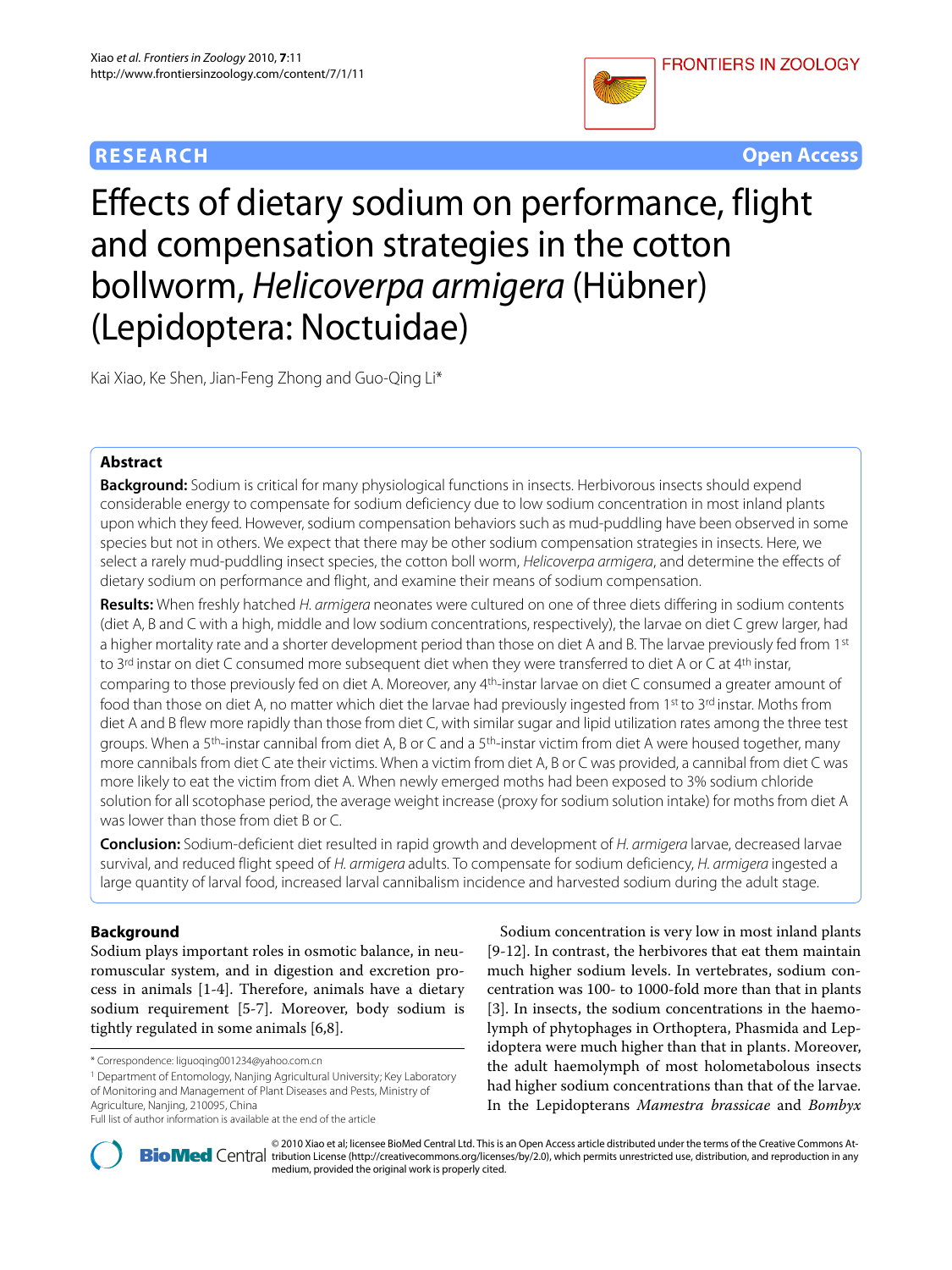*mori*, for example, the sodium concentration in the adult blood was 3 and 8 times more than that in the larvae blood, respectively [[13](#page-7-5)]. It seems that herbivores must expend considerable energy to find and harvest sodium [[3,](#page-6-3)[4](#page-6-1)[,14-](#page-7-6)[16](#page-7-7)].

Many vertebrates (cattle, chamois, cow, elk, deer, goat, gorillas, kangaroos, moose, parrots, rabbit, sheep, and stags) have been documented to exhibit an appetite for salt in nature [\[9](#page-7-3)[,15](#page-7-8)[,17](#page-7-9)-[19](#page-7-10)]. In invertebrates, some butterflies [[20-](#page-7-11)[30](#page-7-12)], moths [\[21](#page-7-13)[,31](#page-7-14)-[33\]](#page-7-15), honeybees [\[34\]](#page-7-16), ants [\[3](#page-6-3)], cicadellids [[35\]](#page-7-17) and *Ceracris kiangsu* adults [[4\]](#page-6-1) searched for potential salt sources such as moist ground, perspiration, tears, excrements, or rotten fish. This phenomenon was defined as mud-puddling and some of these insect species, such as the notodontid moth, *Gluphisia septentrionis*, have been proven to mud-puddle to collect sodium [[12\]](#page-7-4).

Interestingly, mud-puddling behaviors were often observed in some insect species but rarely or never found in others. If sodium deficiencies are common in herbivores [[10,](#page-7-18)[36-](#page-7-19)[40\]](#page-7-20), one can expect that non-puddling insect herbivores have other sodium compensation strategies.

Arms et al. [[1](#page-6-0)] and Downes [[21\]](#page-7-13) suggested that sodium might be important for maintaining high neuromuscular activity. In Riodinidae, 124 species in 41 genera were collected and male feeding behavior and morphology relationship was analyzed [\[25](#page-7-21)]. Among these species, fish carrion feeders and puddlers had lower mean wing area to thoracic volume ratios (WA:TV) than flower nectarers. Hall and Willmott [\[25\]](#page-7-21) found that WA:TV ratio was significantly negatively correlated with flight speed and oxygen consumption (a direct indicator of metabolic rate), and suggested that fish carrion feeders and puddlers may obtain some substances to provide the necessary nutrients to maintain high metabolic rates during rapid flight. Proving the sodium content in fish (0.6 mg/g) is high, this result indicates that sodium is the most possible candidate for fish carrion feeders and puddlers in Riodinidae to maintain rapid flight. The results reported by Molleman et al. [\[29](#page-7-22)], however, did not support the indication. They found sodium concentration in the species with the smallest WA:TV ratio was relatively low [\[29](#page-7-22)]. Therefore, we need further research to confirm the effect of sodium on flight speed and flight duration.

The cotton bollworm, *Helicoverpa armigera* (Hübner) (Lepidoptera: Noctuidae) continues to challenge crop production throughout much of its distribution in tropical and subtropical region of the Old World [\[41](#page-7-23)[,42\]](#page-7-24). The adults are hardly found to mud-puddle. Here, we varied the sodium concentrations in a *H. armigera* larval artificial diet to obtain resulting larvae, pupa and adults and addressed the following questions. (1) How does dietary sodium influence larvae performance and adult flight? and (2) How does *H. armigera* compensate for sodium deficiency?

## **Methods**

#### **General methods**

*H. armigera* larvae were collected from cotton plants (*Gossypium hirsutum*) at Nanjing (32.0N, 118.5E), Jiangsu Province in China in July and August 2008 and routinely reared in an insectary under controlled temperature (28 ± 1°C), photoperiod (14 h light/10 h dark) and relative humidity (70-80%) until pupation. Females and males were then segregated based on the morphology of the abdominal terminal segments of the pupa. Newly emerged moths were given unlimited access to a 10% sucrose solution, and allowed to mate for two successive nights. Eggs were collected, sterilized and transferred to a 1000 ml glass pot according to the method of Xu et al. [[43\]](#page-7-25) and Liu et al. [\[44](#page-7-26)]. Between 12 and 24 h prior to egg hatching, an artificial diet was offered. The diet contained wheat-germ powder (27.5 g), soybean flour (7.5 g), yeast (2.0 g), agar (2.5 g), water (93 ml), Wesson salt mixture (0. 2 g) [[45\]](#page-7-27), vitamins (vitamin C 0.7 g, B1 0.41 mg, B2 0.82 mg, B6 0.41 mg, B12 0.01 mg, biotin 0.04 mg; nicotinamide 1.63 mg, folic acid 0.41 mg; calcium pantothenate 1.63 mg), inositol  $(32.64 \text{ mg})$  and citric acid  $(0.2 \text{ g})$ . When larvae developed to the late second instar, they were transferred individually to a 15 ml glass vial containing a piece of the artificial diet until pupation.

To estimate the effects of dietary sodium on performance, flight and compensation strategies in *H. armigera* larvae or adults, three larval diets differing in sodium concentrations were prepared. Diet A was a conventional diet. Diet B was modified from the conventional diet in which half amounts of sodium chloride (NaCl) and sodium fluoride (NaF) in Wesson salt mixture were replaced with equal mole of potassium chloride (KCl) and potassium fluoride (KF), respectively. Diet C was modified from the conventional diet in which all NaCl and NaF in Wesson salt mixture were replaced with equal mole of KCl and KF. After dried and ashed in a muffle furnace, the concentrations of sodium and potassium in the three diets were determined by an atomic absorption spectrophotometer. The average concentration of sodium in diet A, B and C is 0.43 ± 0.013, 0.30 ± 0.010 and 0.14 ± 0.005 mg/g dry weight (n = 5), and that of potassium is  $3.12 \pm$ 0.094,  $3.47 \pm 0.134$ , and  $3.78 \pm 0.143$  mg/g dry weight (n = 5), respectively. Between 12 and 24 h prior to egg hatching, one of the three diets was offered. The resulting larvae, pupa or adults were used in experiments.

Observations of growth parameters were made for the larvae that were cultured on the three different diets. Survival rate from 1st to 3rd instar, body weight increase, development duration, the rate of larvae to reach the pupal stage (pupation rate), pupa weight, emergence rate,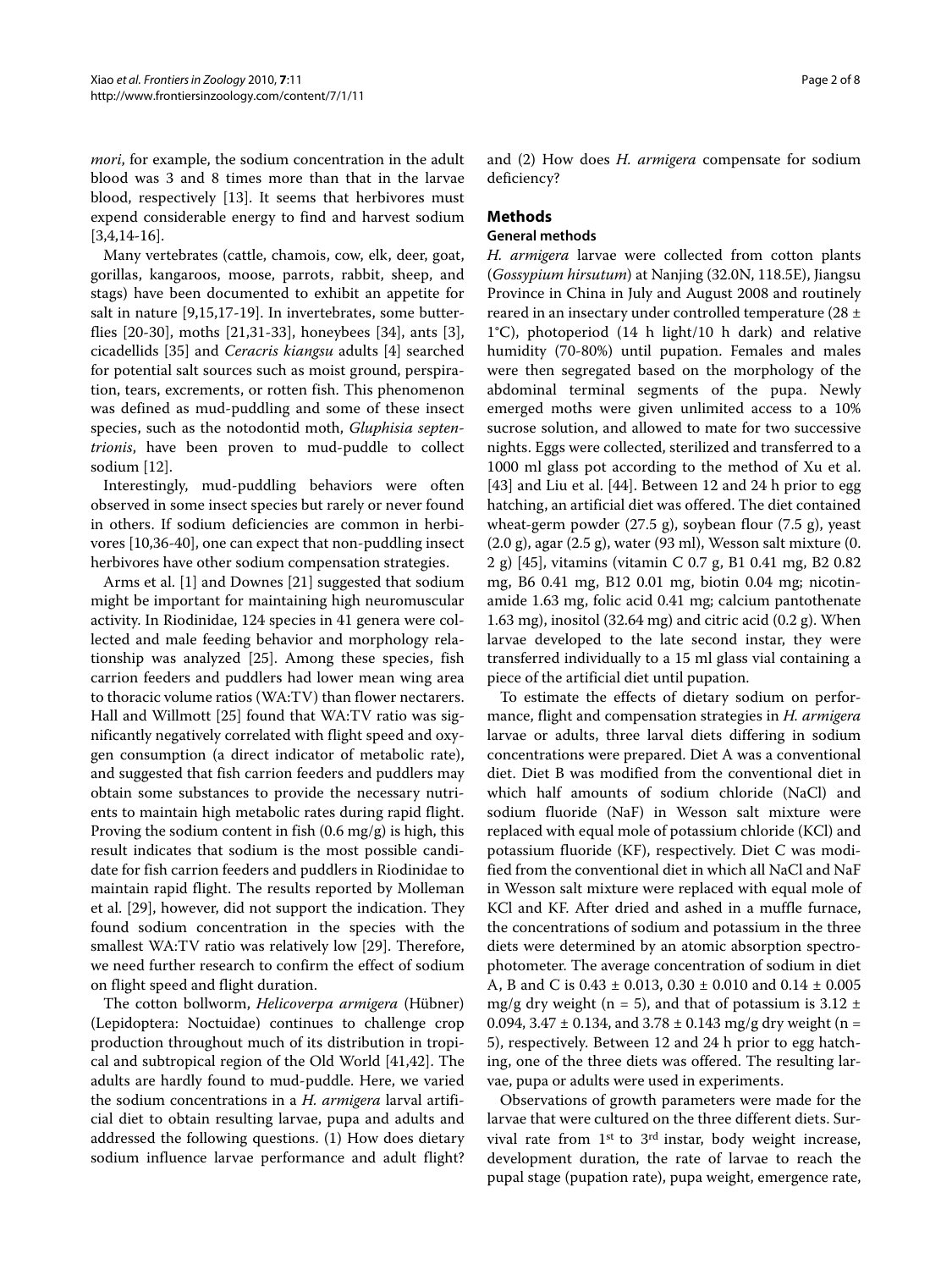adult weight, and percent of moth with abnormal wing shape were determined. For each test diet 30 to 64 individuals were observed and repeated three times.

To determine the effect of previous food intake on subsequent food consumption by larvae, the larvae previously fed on diet A from 1st to 3rd instar, and then the resulting 4th-instar larvae were transferred to diet A or C, respectively. Likewise, those previously fed on diet C from 1st to 3rd instar were also split into two groups, one was provided with fresh diet C, and the other with diet A. The diet weight was measured before transfer and 24 h after the transfer. Since our preliminary measure showed that the artificial diet in a 15 ml glass vial lost little water over a 24 h period, the consumption amount of subsequent food by each larva was calculated as the difference between the two weights.

To test sodium harvest by adults, one-day-old moths originated from diet A, B or C were introduced individually into a 100 ml jar, given unlimited access to a 3% sodium solution during scotophase, a 10 h dark phase from 8:00 PM to 6:00 AM. The body weights of the moths were weighed before and after scotophase, and the average weight increase was proxy for sodium solution intake.

#### **Chemicals**

Sodium chloride (NaCl), sodium fluoride (NaF), potassium chloride (KCl), potassium fluoride (KF), potassium iodide (KI), potassium dihydrogen phosphate (KH<sub>2</sub>PO<sub>4</sub>), alum  $(KAI(SO<sub>A</sub>)<sub>2</sub>·12H<sub>2</sub>O)$ , calcium phosphate  $(Ca_3(PO_4)_2)$ , calcium carbonate  $(CaCO_3)$ , ferric phosphate (FePO<sub>4</sub>), magnesium sulfate (MgSO<sub>4</sub>), cupric sulfate (CuSO<sub>4</sub>), and manganese sulfate (MnSO<sub>4</sub>) were purchased from Shantou Xilong Chemical Factory and were mixed of the composition in Wesson [[45](#page-7-27)] to make Wesson salt mixture. Vitamin C, B1, B2, B6, B12, biotin, nicotinamide, folic acid, calcium pantothenate, inositol, and citric acid were obtained from Sigma (St. Louis, MO). Anthrone ( $C_{14}H_{10}O$ ), sulfuric acid ( $H_2SO_4$ ), and trichloroacetic acid  $(C_2HC_3O_2)$  were from Sinopharm Chemical Reagent Co. Ltd. Ethanol ( $C_2H_5OH$ ), ethyl acetate  $(C_4H_8O_2)$ , glucose  $(C_6H_{12}O_6)$ , and ethyl ether  $(C_4H_{10}O)$ were from Shanghai Experiment Reagent Co. Ltd. All had claimed purities of 99%.

## **Cannibalism test**

Cannibalism was observed by a method similar to Simpson et al. [\[16](#page-7-7)]. The 5th-instar larvae fed on diet A, B or C were selected as cannibals or victims. The victims were freshly incapacitated by rupture of the head capsule to make them can not injure cannibals. A cannibal and a victim were housed in a culture dish (12 cm in diameter and 2 cm in height). Each treatment was replicated 20 to 30 times. A victim was classified as cannibalized if body

parts were either partially or entirely missing. One hour later the cannibalism incidences were counted.

#### **Tethered flight test**

All flight tests were done with a computer-interfaced tethered flight system similar to that of Naranjo [[46\]](#page-7-28) and Murata and Tojo [\[47](#page-7-29)]. Each one-day-old moth (24 h after emergence) was anesthetized under carbon dioxide (exposure time was about 1 min), and the scales on the back of thorax were removed using a small brush. The moth was then anesthetized under carbon dioxide and adhered to one end of a lightweight lever, which was balanced by a small flag attached to the opposite end and was pivoted on a fulcrum. After recovery from anesthesia, the moth was allowed to fly and the lever rotated around the fulcrum. The rotation cycles of the lever were recorded and the flight duration and distance for each moth over a 24-h dark phase were calculated by the computer.

#### **Total carbohydrates and lipid analyses**

Before or after flight, the male and female moths were frozen and lyophilized at -20°C. The moths were weighed, and the total lipid was extracted with chloroform-methanol (2:1 v/v) according to Folch et al. [\[48\]](#page-7-30) and total carbohydrates were extracted with boiling water. Total lipid was determined by the phospho-vanillin method as described by Ayali and Pener [[49\]](#page-7-31) and total carbohydrate was tested by the anthrone method [\[50](#page-7-32)].

#### **Statistical analysis**

The data were given as means  $\pm$  SE. Statistical tests included one-way, repeated measures and  $2 \times 2$  factorial ANOVAs. A repeated measures ANOVA was used to test for effects of different diets and feeding days on larval growth. A  $2 \times 2$  factorial ANOVA was used to test for effect of previous food intake on subsequent food consumption by larvae, with  $1<sup>st</sup>$  to  $3<sup>rd</sup>$  instar pre-treatment diet as the first factor and the subsequent diet as the second factor. The differences among treatments were compared by Duncan's New Multiple Range Test [\[51](#page-7-33)]. Differences in cannibalism incidences were compared by a chi-square test.

## **Results**

#### **Effects of diet on growth of the larvae**

Larval body weights were affected by diets, feeding days and the interaction between them (Table 1). The mean body weight of the larvae fed on diet C was heavier than those on diet A or B after 7 days' culture. Statistically significant differences among them were observed after 10 days' culture and further increased from then on (Table 2).

The larval survival rate from 1st to 3rd instar of the three test groups fed on diet A, B and C was  $85.6 \pm 1.7$ %,  $70.4 \pm 1.5$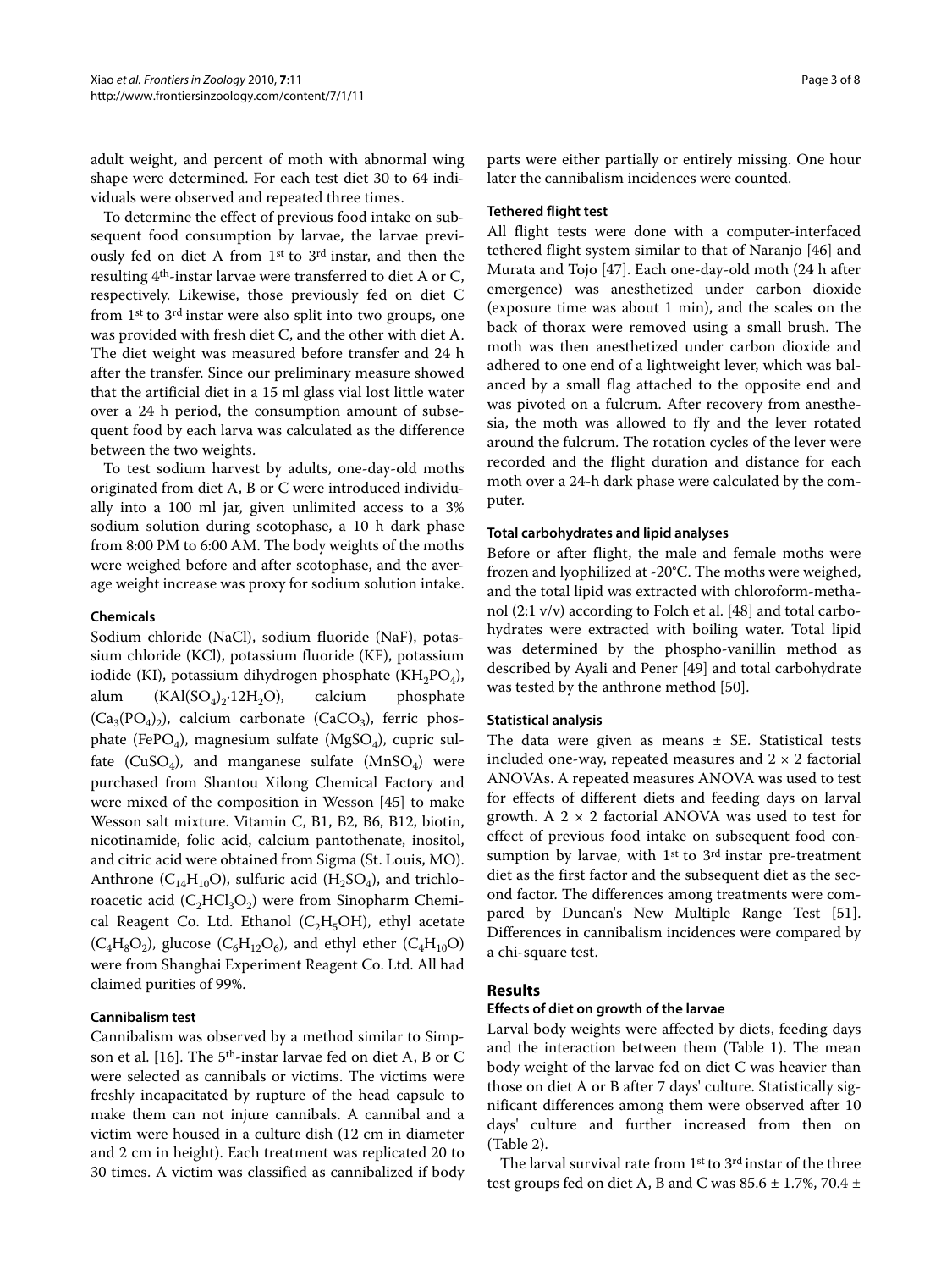| Source                   | df     | <b>MS</b>  | F       | Р        |
|--------------------------|--------|------------|---------|----------|
| Diet                     | 2      | 21818.20   | 8.61    | 0.0003   |
| Error a                  | 188    | 2535.45    |         |          |
| Larvae age               | 1.85   | 2957949.84 | 1167.02 | < 0.0001 |
| Larvae age $\times$ Diet | 3.71   | 12545.52   | 4.95    | 0.0010   |
| Error b                  | 348.40 | 2534.63    |         |          |

#### **Table 1: A repeated-measures ANOVA for effect of diet and larvae age (days after hatching) on larvae body weight**

Above statistical computations were performed by the program SPSS 16.0 for Windows (SPSS for Windows xp; SPSS, Inc., Chicago, IL). H. armigera larvae were fed on diet A, B and C. Diet A was a conventional diet. Diet B was modified from the conventional diet in which half amounts of NaCl and NaF in Wesson salt mixture were replaced with equal mole of KCl and KF, respectively. Diet C was modified from the conventional diet in which all NaCl and NaF in Wesson salt mixture were replaced with equal mole of KCl and KF.

2.1%, and  $65.6 \pm 1.9\%$  respectively, the former was significantly higher than the latter two. Development time of the three test groups on diet A, B and C was  $14.9 \pm 0.13$ days,  $14.8 \pm 0.13$  days and  $14.4 \pm 0.14$  days, respectively, the former two developed significantly slower than the latter. The pupation rates (93.8  $\pm$  8.4%, 91.7  $\pm$  7.7% and 92.7  $\pm$  8.3%, respectively) and pupa weights (302.7  $\pm$  13.3 mg,  $311.7 \pm 9.3$  mg and  $298.9 \pm 11.8$  mg, respectively) of the three test groups on diet A, B and C showed little differences.

## **Effects of previous diet intake on subsequent food consumption**

The effect of previous food intake on subsequent food consumption by larvae was analyzed. The larvae previously fed from 1st to 3rd instar on diet C consumed more subsequent diet when they were transferred to diet A or C at 4th instar, compared to those previously fed on diet A  $(F(1,92) = 4.65, P < 0.05)$ . Moreover, any 4<sup>th</sup>-instar larvae on diet C consumed a greater amount of food than those on diet A, no matter which diet the larvae had previously ingested from 1<sup>st</sup> to 3<sup>rd</sup> instar ( $F(1,92) = 25.2$ ,  $P < 0.01$ ). The interaction effect of pre-treatment diet and the consumption of the subsequent diet was not significant (*F*(1,92) = 0.46, *P* > 0. 1) (Figure [1](#page-4-0)).

#### **Effects of larval diet on the adults**

The emergence rates of the three test groups from diet A, B and C were similar. Moths from diet B and C had higher rates of abnormal wings. Moreover, the mean body weights of both males and females from diet B and C were lighter than those from diet A (Table 3).

#### **Effects of larval diets on flight capacity in the adults**

Twenty four hours after emergence, flight capacities of the non-fed moths derived from the larvae that fed on diet A, B and C were tested using a tethered flight system. During a period of 24 h test, the total flight durations were, on an average, from 10 to 11 h, with those from diet A sustained for a slightly shorter period of time. Moreover, the flight speeds of the moths from diet A and B were significantly faster and the flight distances were a little longer than those from diet C (Table [4](#page-5-0)).

## **Effects of larval diets on flight fuel in the adults**

The average sugar content per gram of dry body weight was highest in one-day-old non-fed moths from diet C, followed by that in moths from diet A and then that in moths from diet B. The amount of total lipid per gram of dry body weight was significantly highest in one-day-old non-fed moths from diet B among the three test groups (Table 5).

|  |  |  | Table 2: The mean body weights of the <i>H. armigera</i> larvae feeding on diet A, B and C |  |
|--|--|--|--------------------------------------------------------------------------------------------|--|
|--|--|--|--------------------------------------------------------------------------------------------|--|

| Larvae fed on<br><b>Diet</b> |                |                | Larvae body weight (mg) * |                    |                   |
|------------------------------|----------------|----------------|---------------------------|--------------------|-------------------|
|                              | L7             | L8             | L9                        | L <sub>10</sub>    | L11               |
| A                            | $21.1 \pm 0.3$ | $36.5 \pm 1.2$ | $85.8 \pm 2.3$            | $122.2 \pm 5.4$ d  | $211.5 \pm 9.6 B$ |
| B                            | $20.9 \pm 0.4$ | $35.7 \pm 1.0$ | $86.6 \pm 2.0$            | $134.6 \pm 6.0$ Cd | $226.3 \pm 7.2 B$ |
|                              | $21.8 \pm 0.3$ | $39.0 \pm 1.2$ | $98.4 \pm 2.0$            | $140.9 \pm 5.0$ C  | $257.9 \pm 8.1$ A |

\* Data are shown as Mean ± SE for 64 individuals. L7 to L11 represents 7 to 11 days after the larvae transferred to one of the three diets. Different capital or small letters after values indicate significant differences at P < 0.01 or at P < 0.05 among different treatments by a repeated measures ANOVA and Duncan's multiple range test (DMRT). See text and Table 1 for further explanations.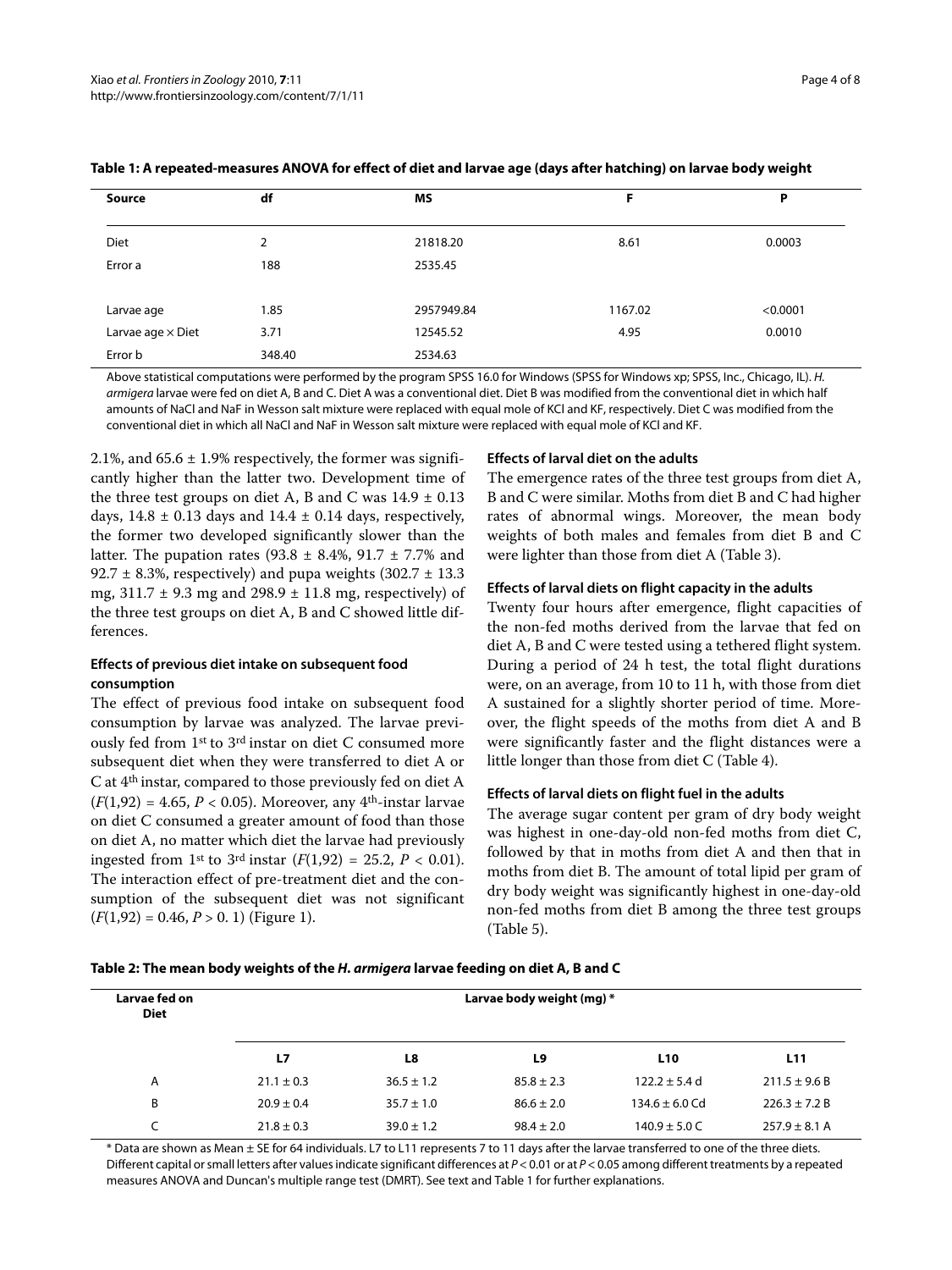<span id="page-4-0"></span>

**Figure 1 Food consumption of 4th-instar larvae on diet A or C**. The larvae previously fed on diet C or A from 1st to 3rd instar, and then were transferred to diet A or C, respectively. Values represent the mean  $\pm$ SEM and followed by the same small letter are not significantly different at  $P < 0.05$  compared by a  $2 \times 2$  factorial ANOVA and Duncan's New Multiple Range Test. Numbers of replicates are shown inside the bars.

After more than 10 h's flight, the sugar and lipid levels reduced. The sugar amounts in the moths from diet A, B and C decreased by 31.9%, 36.5% and 33.6%, respectively. Meanwhile, the lipid quantities of the three test groups from diet A, B and C decreased by 43%, 46.6% and 44.2% (Table 5).

## **Effects of larval diets on larvae cannibalism**

When a 5th-instar victim from diet A and a 5th-instar cannibal from diet A, B or C were left together for 1 hour, much more cannibals from diet C ate their victims, comparing to the cannibals from diet A and B (Figure [2](#page-6-4)). When a 5th-instar victim from diet A, B or C was provided, respectively, a 5th-instar cannibal from diet C was more likely to eat the victim from diet A (Figure [3\)](#page-6-5).

## **Effects of larval diets on sodium intake by the adults**

The sodium intake of the one-day-old moths was determined by comparing the mean body weight before and after 10 h of exposure to 3% sodium chloride solution. The average weight increase for 10 males from diet A, B and C was -2.7% ± 0.2%, 3.1% ± 0.6% and 10.7% ± 0.3%, respectively. The latter was significantly higher than the former two. Meanwhile, the weight increase for 10 females from diet A, B and C was -0.04%  $\pm$  0.1%, 10.8%  $\pm$ 0.3% and  $10.1\% \pm 0.4\%$ , respectively. The latter two were significantly higher than the former  $(F(2,27) = 3.68, P =$ 0.039).

## **Discussion**

Exploring the influence of minerals in artificial diets has proven difficult because of impurities in crude natural materials such as wheat germ, soybean flour, yeast and agar, in chemical additives such as amino acids, sterols, vitamins, and fatty acids, and in antioxidants and antimicrobials [\[52](#page-7-34)]. To circumvent this difficulty, here we prepared three larval diets and measured their actual sodium and potassium concentrations. Diet A is a conventional diet. Since it has been applied successfully to culture *H. armigera* in our laboratory for more than twenty years, we assume that sodium content in diet A is suitable for *H. armigera* larvae. Diet B or C is modified from diet A by replacing a half or whole amount of sodium in Wesson salt mixture [[45\]](#page-7-27) with equal mole of potassium. The sodium concentration in diet B and C decreased by 30.2% and 67.4%, respectively, whereas the potassium concentration increased 11.2% and 21.2%, respectively. Since *H. armigera* is a phytophagous species and so presumably adapted to ingesting much higher proportion of potassium than characterize conventional mammalian salt mixtures, such as Wesson salt mixture [[52](#page-7-34)], 10% potassium increase in diet B and 20% increase in diet C should have little effect on *H. armigera* larvae.

Our results showed *H. armigera* larvae on diet C grew larger, had a shorter (but not much) development period than those on diet A and B. The larvae previously fed from 1st to 3rd instar on diet C consumed more subse-

| Table 3: Influences of larval diets on the <i>H. armigera</i> adult emergence and body weight |  |  |  |
|-----------------------------------------------------------------------------------------------|--|--|--|
|                                                                                               |  |  |  |

|        | Larvae fed diet | <b>Emergence percent*</b> | <b>Percent of moth with</b><br>abnormal wing<br>shape* | Body weight (mg)*  |
|--------|-----------------|---------------------------|--------------------------------------------------------|--------------------|
| Male   | A               | $83.5 \pm 5.9 a$          | $8.3 \pm 0.6$ b                                        | $141.4 \pm 5.2 a$  |
|        | B               | $86.2 \pm 4.6$ a          | $10.5 \pm 0.8$ b                                       | $133.9 \pm 3.6$ ab |
|        | C               | $84.3 \pm 6.1 a$          | $14.5 \pm 0.9 a$                                       | $126.5 \pm 4.0$ b  |
| Female | A               | $84.1 \pm 8.7$ a          | $9.5 \pm 0.6$ b                                        | $158.6 \pm 3.1 a$  |
|        | B               | $84.8 \pm 5.7 a$          | $11.1 \pm 0.7$ ab                                      | $139.2 \pm 5.5$ b  |
|        | C               | $84.9 \pm 7.4 a$          | $14.5 \pm 1.2 a$                                       | $138.0 \pm 7.2 b$  |

\* Data are shown as Mean ± SE for at least 10 individuals. Different small letters after values indicate significant differences (P < 0.05) among different treatments by a one-way ANOVA and Duncan's multiple range test (DMRT). See text and Table 1 for further explanations.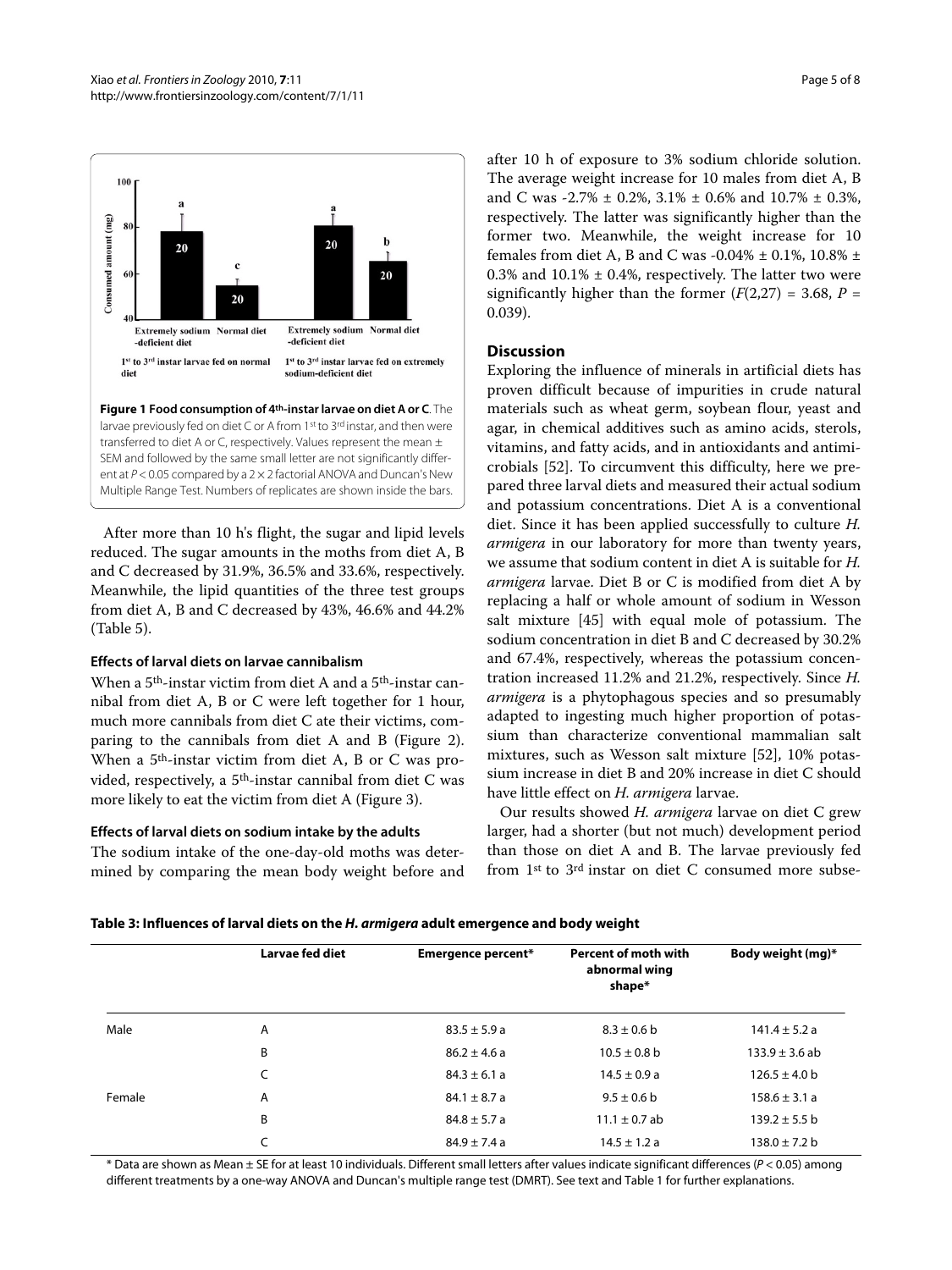| Larvae fed on diet | n  | Flight speed (km.h-1) * | <b>Flight duration (h) *</b> | Flight distance (km) * |
|--------------------|----|-------------------------|------------------------------|------------------------|
| Α                  | 30 | $2.51 \pm 0.04$ a       | $9.96 \pm 0.65$ a            | $26.61 \pm 1.35$ a     |
| B                  | 28 | $2.44 \pm 0.05$ a       | $10.91 \pm 0.40$ a           | $26.01 \pm 1.04$ a     |
|                    | 33 | $2.32 \pm 0.05$ b       | $10.82 \pm 0.54$ a           | $24.93 \pm 1.38$ a     |

<span id="page-5-0"></span>**Table 4: Effects of larval diets on flight capacities in the adults**

\* Data are shown as Mean ± SE. Different small letters after values indicate significant differences (P < 0.05) among different treatments by a one-way ANOVA and Duncan's multiple range test (DMRT). See text and Table 1 for further explanations.

quent diet when they were transferred to diet A or C at 4th instar, comparing to those previously fed on diet A. Moreover, any 4th-instar larvae on diet C consumed a greater amount of food than those on diet A, no matter which diet the larvae had previously ingested from 1st to 3rd instar. These results suggest that the caterpillars on sodium deficient diet practice a compensatory feeding response. Similar results have been reported in *Locusta migratoria* [[53\]](#page-7-35).

Moreover, compensatory feedings for sodium were also showed in other lepidopterans, especially in males. Male larvae of *Thymelicus lineola*, for example, consume about 85% of the foliage consumed by female larvae, yet on adult emergence males have a dry weight only 48% of that of the females. Consequently, at emergence males contain 82% of the total body sodium of females and the concentration is twice that in females [[54\]](#page-7-36). This suggests that caterpillars, especially male caterpillars, exhibit compensatory feeding for sodium. Similarly, each notodontid moth *Gluphisia septentrionis* male contains about 2.3 μg of sodium and had an average body weight of 70 mg, the average sodium concentration in male was 32.9 μg/g fresh weight and approximately 329 μg/g dry weight, 110 times more than that in their primary larval host plant quaking aspen (*Populus tremuloides*) [[12\]](#page-7-4). *Heliothis virescens* male larvae were found to have assimilated significantly more sodium from artificial diet than female larvae [\[55\]](#page-7-37). In

some butterfly species such as *Kallimoides rumia, Bicyclus graueri*, *Euphaedra medon* and *E. alacris*, puddling is uncommon in both sexes, but males do transfer sodium to the female during copulation [[29\]](#page-7-22). A great proportion of sodium in males should then be derived from larval feeding.

Sodium stress may also be tempered by feeding at higher trophic levels [[16\]](#page-7-7). Mormon crickets, *Anabrus simplex*, showed a higher incidence of cannibalism within migratory bands, and NaCl prefeeding substantially reduced the incidence of cannibalism in laboratory test [[16\]](#page-7-7). Cannibalism was also observed in *H. armigera* larvae, especially under poorer nutritional conditions or greater larval rearing density [\[56](#page-7-38)]. Is cannibalism a strategy for *H. armigera* larvae to obtain sodium? Our results showed that the larval survival rate from 1st to 3rd instar of the three test groups fed on diet A, B and C was  $85.6 \pm$ 1.7%, 70.4  $\pm$  2.1%, and 65.6  $\pm$  1.9% respectively, the former was significantly higher than the latter two. In cannibalism test, when a 5th-instar victim from diet A and a 5th-instar cannibal from diet A, B or C were left together for 1 hour, many more cannibals from diet C ate their victims. Furthermore, when a 5<sup>th</sup>-instar victim from diet A, B or C was provided, a 5<sup>th</sup>-instar cannibal preferred victims with putatively higher sodium concentrations. Our results demonstrated that *H. armigera* larvae frequently cannibalized others under sodium deficient condition.

| Larvae fed<br>diet | Sugar*               |                  |                   | Lipid*                 |                    |                    |
|--------------------|----------------------|------------------|-------------------|------------------------|--------------------|--------------------|
|                    | <b>Before flight</b> | After flight     | <b>Difference</b> | <b>Before flight</b>   | After flight       | <b>Difference</b>  |
| Α                  | $68.3 \pm 4.5$ b     | $46.6 \pm 3.4$ b | $21.8 \pm 1.5$ a  | $405.8 \pm 30.5$ b     | $231.4 \pm 26.8$ a | $174.4 \pm 14.4$ b |
| B                  | $65.8 \pm 4.9$ ab    | $41.8 \pm 2.4$ b | $24.0 \pm 2.9 a$  | $478.6 \pm 15.6$ a     | $255.7 \pm 16.4$ a | $222.9 \pm 12.1$ a |
| C                  | $78.0 \pm 3.8 a$     | 52.1 $\pm$ 4.0 a | $26.2 \pm 1.8$ a  | $430.8 \pm 29.8$<br>ab | $240.6 \pm 18.6$ a | $190.3 \pm 11.3$ a |

**Table 5: Differences in total amounts of sugar and lipid (mg/g)in the moths from the larvae on diet A, B and C, and their variations before and after flight**

\* Data are shown as Mean ± SE for 12-18 individuals. Different small letters after values indicate significant differences (P < 0.05) among different treatments by a one-way ANOVA and Duncan's multiple range test (DMRT). See text and Table 1 for further explanations.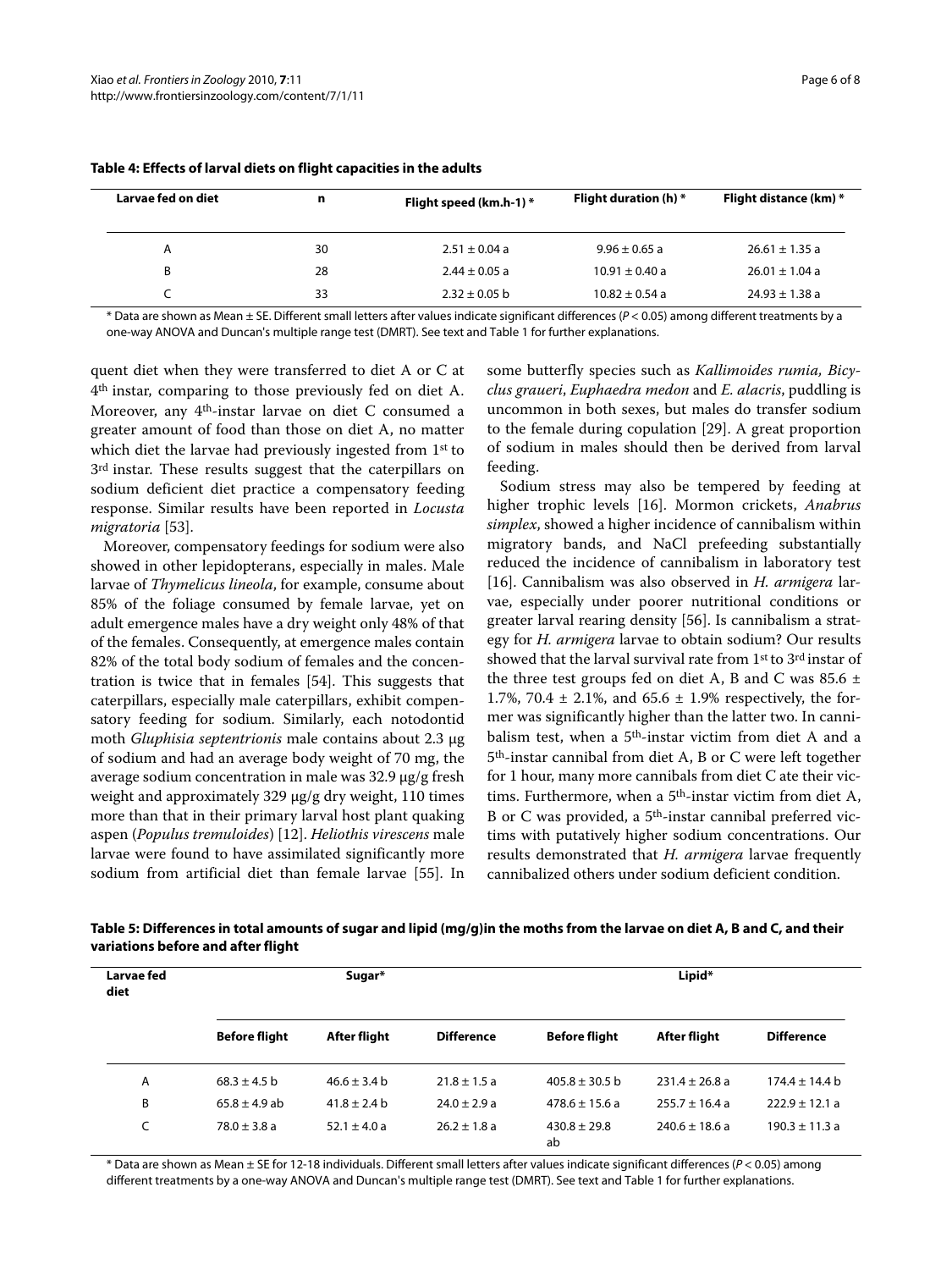<span id="page-6-4"></span>

Our results also showed that the moths from diet A obtained less average weight increase than those from B or C after having had the opportunity to feed on 3% sodium chloride solution for 10 h scotophase period. This demonstrated that sodium-deprived *H. armigera* adults could resort to puddling to compensate for the shortage of sodium. If considing the excrement, the differences among the resulting moths were much greater, since we noted the bottoms of the jars containing diet B or C originated moths were wetter than those containing diet A originated moths.

In present paper, we tested the flight capabilities of the moths from diet A, B and C. We found that the moths from diet A and B flew more rapidly and covered slightly longer distances than those from diet C, with similar sugar and lipid utilization rates among the three test groups. These findings may have two possible explanations, of which the deduction proposed by Downes [[21](#page-7-13)] and Arms et al. [\[1](#page-6-0)] is one. They suggested that sodium may be important for maintaining high neuromuscular activity and may affect flight speed. The moths originating from sodium-deficient diets had putatively lower sodium concentrations in their body and flew slowly. The other explanation is size differences among the moths from three different diets. Our results showed that the moths from diet B and C had lighter body weights and consequently smaller body size, and tend to fly slower.

Larvae on diet C consume a large quantity of food, and grew larger than caterpillars on diet A. However, the resulting pupae and adults from diet C have lighter body weights than those from diet A. Moreover, the adults from diet C did not have the highest body lipid content. The profound discrepancy demonstrated that sodiumdeficient individuals discarded larger quantities of waste products such as exuviae and meconium during metamorphosis. Further research will shed light on this issue.

## **Conclusion**

In present paper, we report a comparative analysis of the effects of dietary sodium on performance, flight and

<span id="page-6-5"></span>

compensation strategies in *H. armigera*, a rarely mudpuddling insect species in nature. We found that sodium deficiency resulted in rapid growth and development of larvae, decreased larvae survival rate, and reduced flight speed of adults. *H. armigera* ingested a large quantity of larval food, increased larval cannibalism incidence and harvested sodium at adult stage to compensate for sodium deficiency.

#### **Competing interests**

The authors declare that they have no competing interests.

#### **Authors' contributions**

KX and KS carried out all tests. JFZ participated in the research and performed the statistical analysis. GQL proposed the research idea, designed research, wrote all versions of manuscripts. All authors have read and approved the final manuscript.

#### **Acknowledgements**

The research is supported by National Natural Sciences Foundation of China (Project No. 30671368) and Scientific Research Program of the Higher Education Institution of XinJiang (FSRPHEXJ) (No. XJEDU2006123). We thank Drs Z. Han, F. Li and S. Dong of our laboratory for useful discussions during the course of this research, as well as Dr X. Liu for helping with tethered flight tests. We offer our sincere thanks to Dr Juergen Heinze, Dr David Raubenheimer and several anonymous reviewers for many corrections and helpful suggestions on the earlier version of the manuscript.

#### **Author Details**

Department of Entomology, Nanjing Agricultural University; Key Laboratory of Monitoring and Management of Plant Diseases and Pests, Ministry of Agriculture, Nanjing, 210095, China

#### Received: 17 August 2009 Accepted: 13 April 2010 Published: 13 April 2010

#### **References**

- <span id="page-6-0"></span>1. Arms K, Feeny P, Lederhouse R: Sodium: stimulus for puddling behavior by tiger swallowtail butterflies, Papilio glaucus**.** Science 1974, 185:372-374.
- 2. Zeiske W: Insect ion homeostasis**.** J Exp Biol 1992, 172:323-334.
- <span id="page-6-3"></span>3. Kaspari M, Yanoviak S, Dudley R: On the biogeography of salt limitation: A study of ant communities**[.](http://www.ncbi.nlm.nih.gov/entrez/query.fcgi?cmd=Retrieve&db=PubMed&dopt=Abstract&list_uids=19004798)** Proc Natl Acad Sci USA 2008, 105:17848-17851.
- <span id="page-6-1"></span>4. Shen K, Wang H, Shao L, Xiao K, Shu J, Xu T, Li G: Mud-puddling in the yellow-spined bamboo locust, Ceracris kiangsu (Oedipodidae: Orthoptera): Does it detect and prefer salts or nitrogenous compounds fromhuman urine? JInsect Physiol 2008, 55:78-84
- <span id="page-6-2"></span>5. Trumper S, Simpson S: Regulation of salt intake by nymphs of Locusta migratoria**.** J Insect Physiol 1993, 39:857-864.